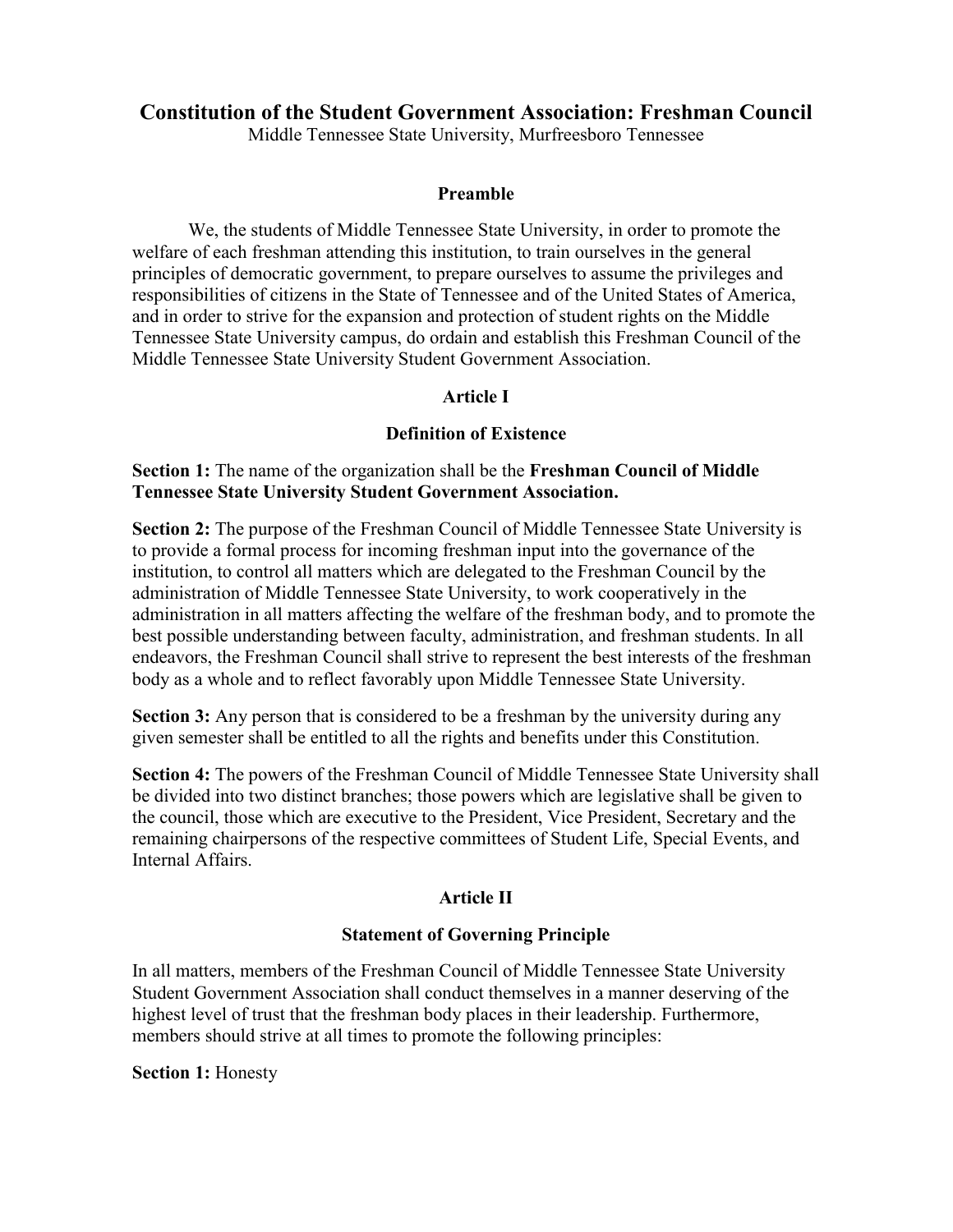All members of the Freshman Council shall uphold the most stringent level of honesty with their colleagues and the administration of Middle Tennessee State University, whose welfare they are pledged.

**Section 2:** Recognition of basic human rights. All people are deserving of equal treatment and equal service. Neither the freshman council, nor any representative thereof, shall violate these rights on the basis of race, gender, religion, disability, sexual orientation, gender identity, and expression.

**Section 3:** Academic Integrity. The members of the Freshman Council are representatives of the freshman body, and shall therefore pledge not to commit to infractions of rules prohibiting academic misconduct. All members of the Freshman Council of Middle Tennessee State University will strive to achieve and maintain the highest standards of academic achievement.

# **Article III**

## **The Executive Branch**

## **Section 1: Generally**

- A. The Executive Branch shall be responsible for the proper administration of the Freshman Council, for the development of policy and the implementation of legislation. It shall be composed of the President, the Executive Vice President, the Chairman of Student Life, the Chairman of Special Events, and the Chairman of Internal Affairs.
- B. The members of the Executive Branch shall annually review the operations and responsibilities of the Executive Branch and its committees.

## **Section 2:** Terms of Office

- A. The Executive Board is comprised of the President, the Executive Vice President, The Chairman of Student Life, the Chairman of Special Events, and the Chairman of Internal Affairs.
- B. The Executive Board shall be elected by members of each committee respectively and a unanimous, confidential vote.
- C. No member of the Executive Board shall be eligible to serve concurrently in any office within the Freshman Council.

# **Section 3: Election of Officers**

A. All persons who meet the standard set forth in Article 1, Section 2 and have been properly appointed by the Executive Vice President of the Student Government to a current seat within the Freshman Council shall be entitled to vote in any election of an Executive Officer or Committee Chairman that is conducted within the Freshman Council, provided that no student shall retain voting rights and eligibility upon the loss of their respective seat. The right to revoke voting eligibility of any member of the Freshman Council shall be placed upon the joint consensus of the current SGA Executive Vice President, the acting Executive Board, and the Committee of Internal Affairs.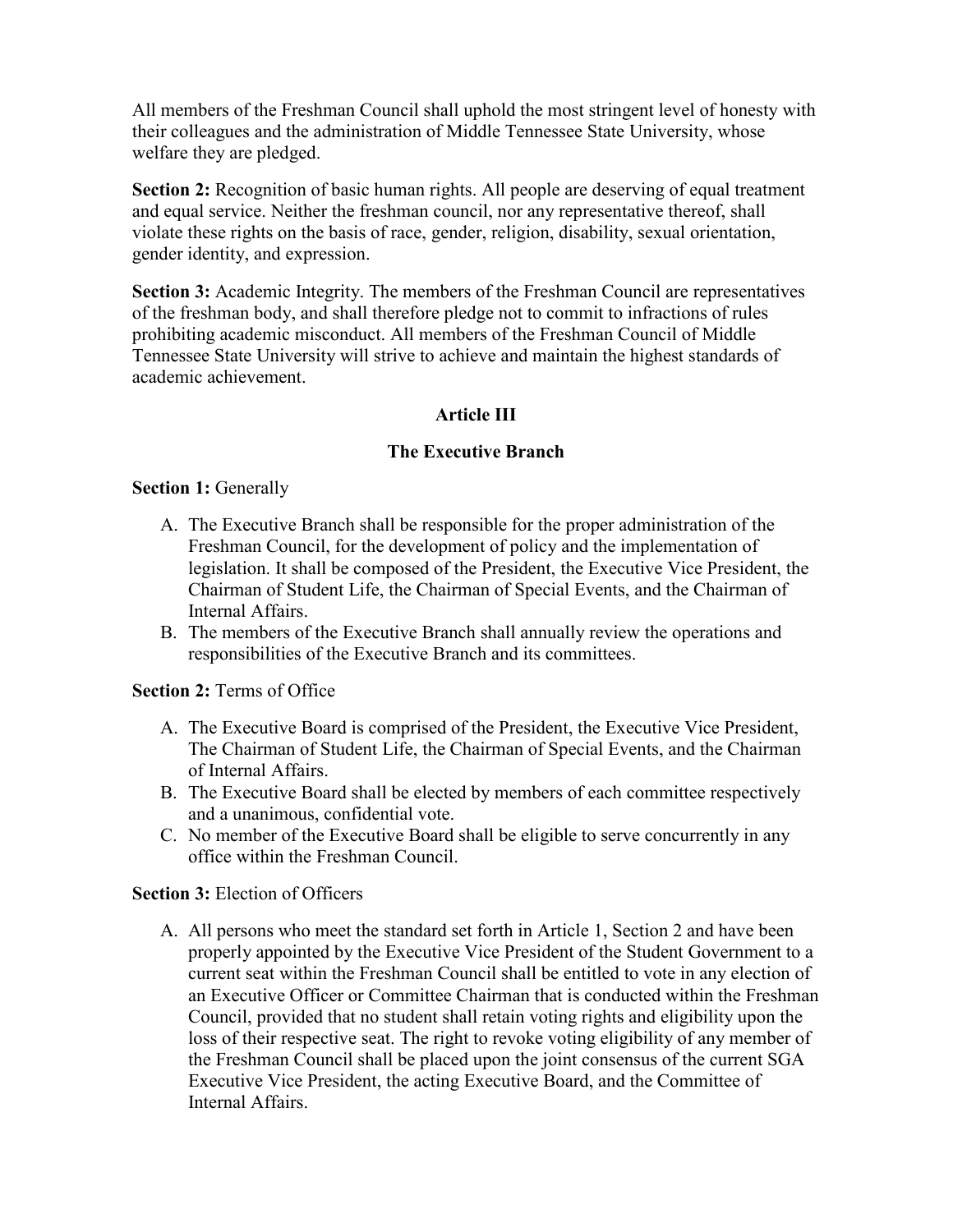B. Voting in elections regarding positions of President, Executive Vice President, and Secretary shall be carried out by a secret ballot. Executive elections shall involve all Freshman Council members present at the time of the vote in order to dispel any doubt in the results of said elections, the tallying of the votes shall be done by the Executive Vice President of SGA and another member of the Executive Board who is independent of the entity of Freshman Council.

**Section 4**: The President of the Freshman Council shall oversee the Freshman Council and serve as the middle party between the other members of the Freshman Council and the Executive Vice President of SGA. The President is responsible for communicating with the members of Freshman Council and the EVP to inform them about Freshman Council meetings, Senate meetings, Executive Council meetings, events, etc. The President shall call all Freshman Council meetings to order and adjourn all Freshman Council meetings. The President shall ensure that the Freshman Council meets the needs of the Freshman Class. The President shall have a working knowledge of Parliamentary Procedure according to Robert's Rules of Order Newly Revised Edition.

**Section 5**: The Executive Vice President of the Freshman Council shall take over responsibilities of the President if the President cannot fulfill his/her responsibilities for any reason. The Executive Vice president will be in charge of overseeing the aspects of Freshman Council events and is responsible for assisting the President in any of the Freshman Council related projects. The Executive Vice President shall create and maintain all social media sites related to Freshman Council.

**Section 6**: The Secretary of Freshman Council shall record the minutes of each meeting, keep a file of them, and shall be in charge of recording the roll. The Secretary must also be in charge with the keeping of council hours required by each Freshman Council member and is the EVP right hand that assists the EVP with his or her duties.

**Section 7:** The Chairman of Internal Affairs, with the help of a committee, will help create a Freshman Council Constitution and By-Laws. The committee will vote on excuses for missed meetings and on impeachment of Freshman Council Members. They will generate legislation that pertains to the benefit of the Freshman Council.

**Section 8**: The Chairman of Special Events will help plan and organize event(s). The committee will implement the ideas of the Freshman Council. They will contact the different departments, as needed.

**Section 9**: The Chairman of Student Life will implement the marketing of Freshman Council. The committee will conduct surveys to reach out to constituents. They will work with the Freshman Council Executive Vice President on social media sites and on documenting activities. They will form recognition prizes for outstanding Freshman Council Members. They will help the SGA Vice President of Marketing with campus campaigns.

## **Article IV**

## **Appointment**

**Section 1:** Composition of the Freshman Council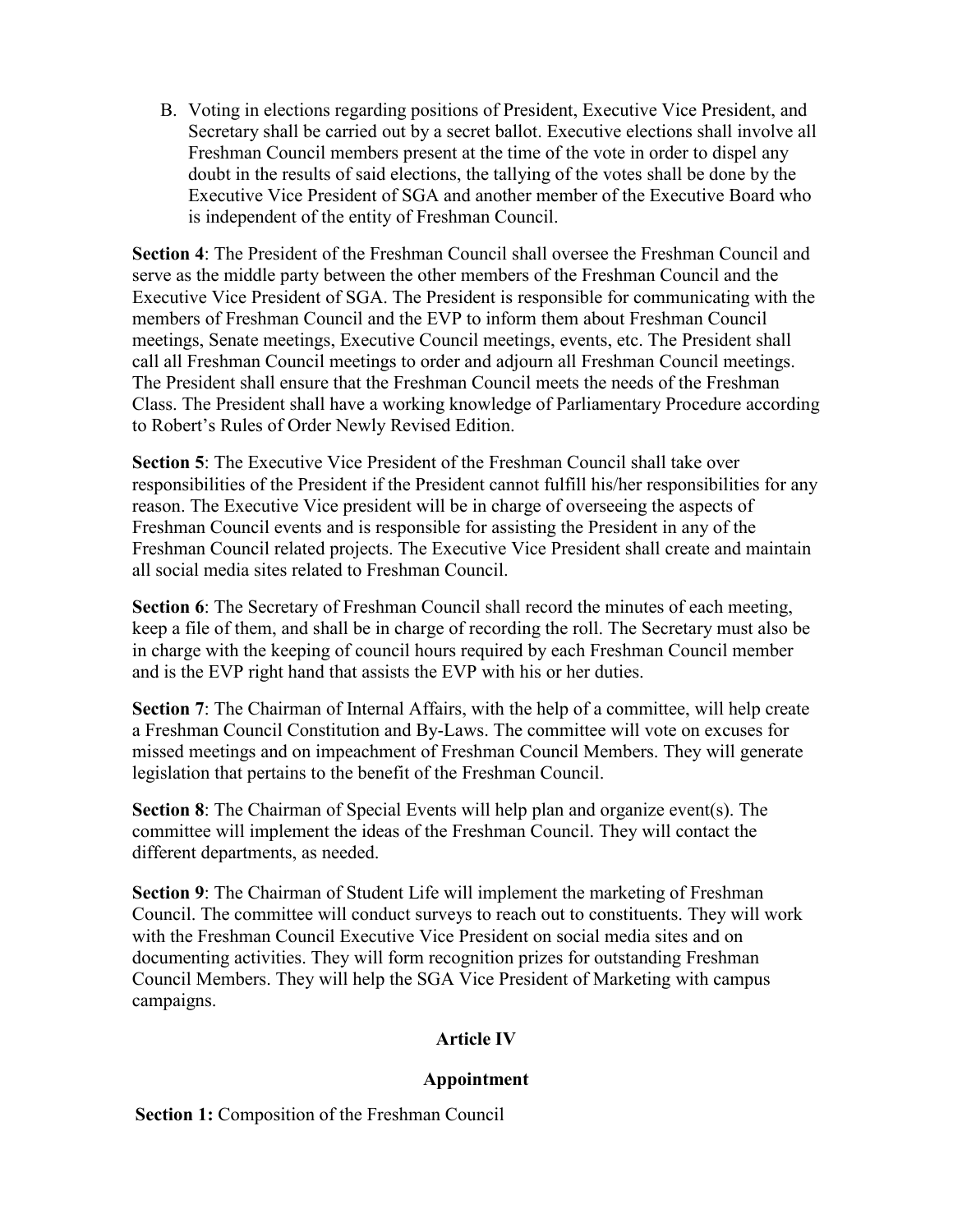- A. The Executive Vice President shall be the presiding officer of the Freshman Council until the election of a Freshman Council President.
	- a. The Executive Vice President may continue presiding over the Freshman Council if they are willing, and with the consent of the Freshman Council President.
- B. The Freshman Council shall be composed of a minimum of 25 members and a maximum of 40 members.
- C. The Freshman Council will be appointed in the Fall semester of the academic year.
	- a. In the case that a current member is no longer affiliated with Freshman Council there will be provisions made for a replacement.
- D. The Executive Vice President shall have final authority on the appointment of all Freshman Council members. The Executive Vice President may bring in advisors from the SGA Executive Branch and/or the SGA Senate to assist in the appointment of Freshman Council members.

# **Section 2:** Eligibility

- A. Any student that is classified by MTSU as a freshman, who is taking 12 or more credit hours, shall be eligible to be appointed to the Freshman Council.
- B. Members of the Freshman Council shall have and maintain a 2.50 cumulative grade point average in the Spring Semester following their appointment to retain their membership in the Freshman Council
- C. The Executive Vice President may override the GPA requirement under special, case-by-case, circumstances.

## **Section 3:** Release of Grades

All members of the Freshman Council shall be required, as a condition of office, to sign a waiver allowing the release of that portion of their academic record relevant to determining that they meet minimum academic standards. Grades will be released only to the SGA administrative advisor, his/her designee and/or the Vice President of Campus Relations. It shall be the responsibly of the Student Government Association administrative advisor to monitor these records each grading period.

## **Section 4:** Session

The Freshman Council shall meet at least weekly, beginning at the earliest convenience after the Executive Vice President has finished determining the membership of the Freshman Council, and continuing until May 1. The Freshman Council shall be required to attend a Joint Meeting with Senate monthly.

### **Section 5:** Oath of Office

All elected members of the Freshman Council shall take and subscribe to the following affirmation: "I do solemnly affirm that I will support and defend the Constitution of the Freshman Council of Middle Tennessee State University, and that I will faithfully discharge the duties of the Freshman Council to the best of my ability."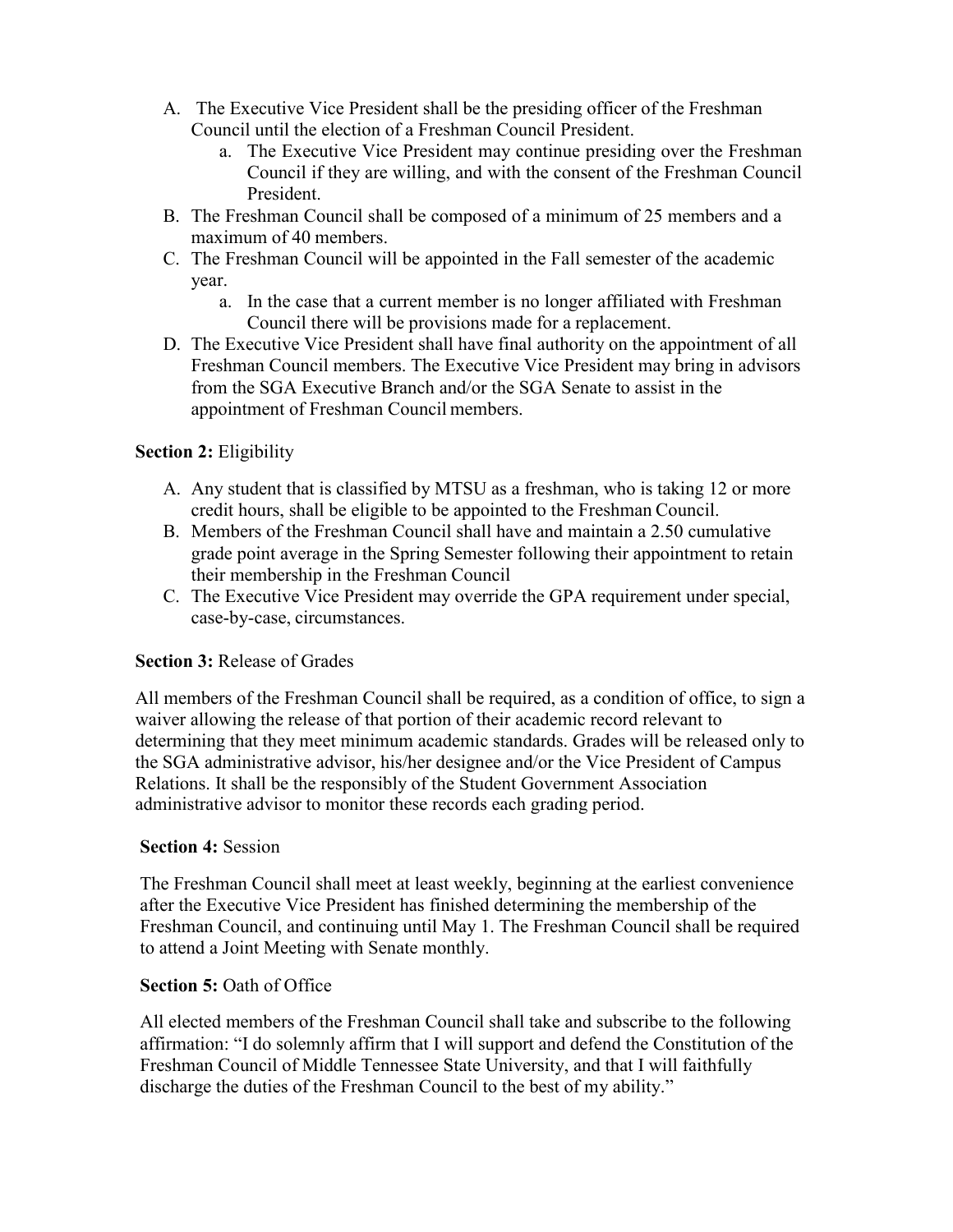## **Article V**

## **The Legislative Branch**

### **Section 1: Transaction of Business**

A simple majority of all members of the Freshman Council shall constitute the necessary quorum to do business. The Freshman Council shall prescribe the methods of voting in all legislative matters, but roll calls with the yay's and nay's entered in the journal shall be taken on any questions when at least one fifth of the members shall call for a roll call.

### **Section 2:** Bills and Resolutions

- A. Any procedure to be considered by the legislature to affect the internal operation of the Freshman Council of the Student Government Association and/or SGA as a whole must be presented in the form of a bill.
- B. Any attempt to affect the operations of any entity exterior to the Student Government Association or Freshman Council must be presented in the form of a resolution.
- C. A bill or resolution may be passed in the following manner:
	- a. If a majority of the Freshman Council approves a bill or resolution, it shall be reviewed by Executive Vice President of the Student Government Association and then sent to the SGA Senate, sponsored by the Freshman Council member who authored the legislation in question or the Executive Vice President of the Student Government Association, for final debate and approval. All Freshman Council legislation must be approved by majority vote in both a caucus and formal meeting of the Senate to be; without receiving a majority vote in both Senate meetings, the proposed piece of Freshman Council legislation will fail and no longer be considered for laterenactment.
	- b. Remaining requirements and stipulations for the passage of Freshman Council legislation shall follow the procedures set forth in Article V Section 8 Subsection C sub-sections 2-4 of the Constitution of the Student Government Association of Middle Tennessee State University.

## **Article VI**

### **Removal from Office**

**Section 1:** Removal of Freshman Council members.

Any member may be removed from their position by the Executive Vice President. If the removal involves a position that had previously been approved by the Executive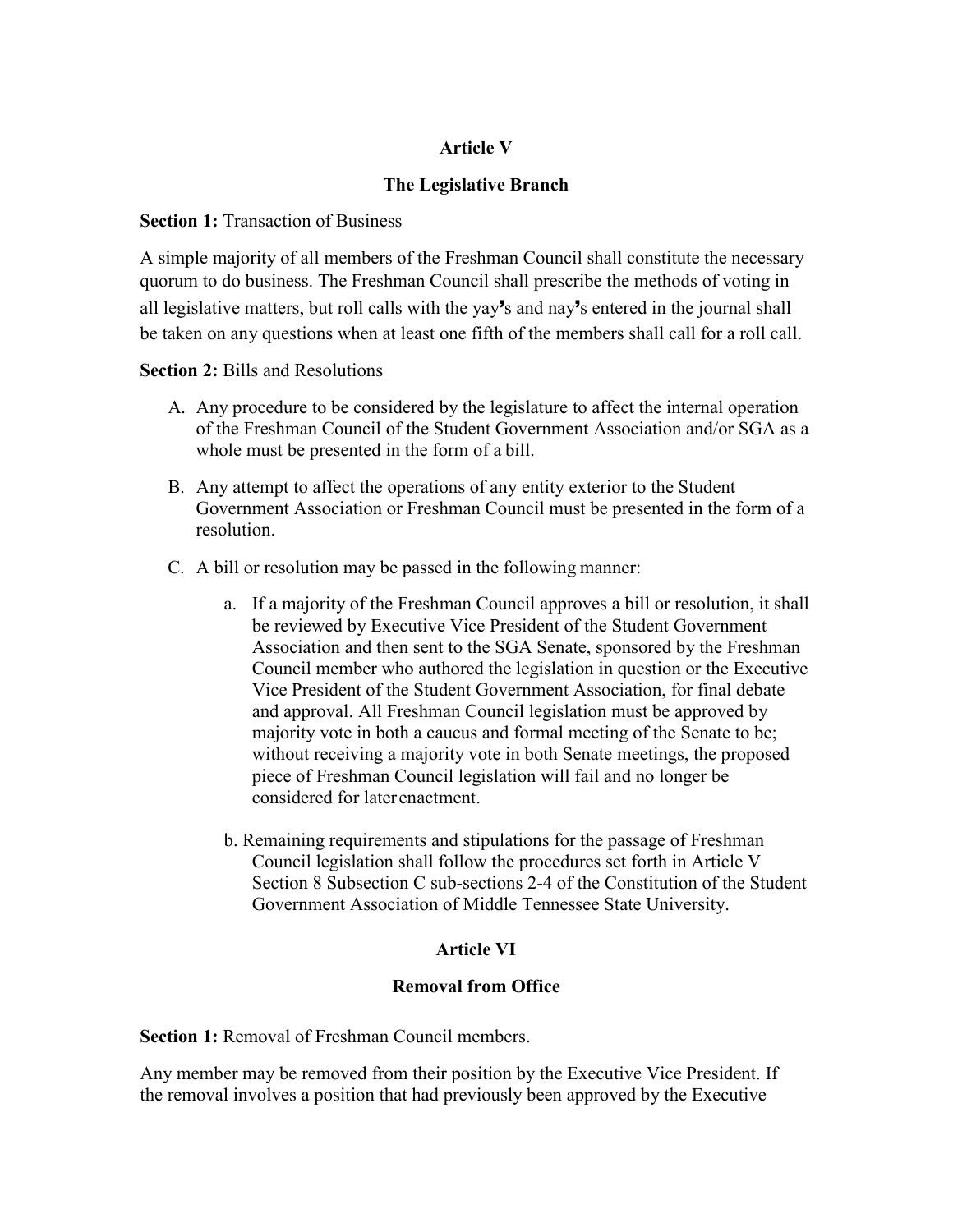Vice President, a simple majority vote of the Freshman Council is required for removal by means of impeachment and conviction of malfeasance in office.

**Section 2:** Procedures to remove a Freshman Council member shall be handled as follows:

- A. If a particular member has not upheld his or her duties as a member of the Freshman Council, The Executive Vice President shall have final authority in the situation to remove the person from office.
- B. The Freshman Council shall have solo power of impeachment, and possible removal from office. The Vice President of the Freshman Council shall preside over the hearing. Should charges be brought against the Vice President of the Freshman Council, the Freshman Council President shall preside over the hearing and vice versa.
- C. A bill shall be submitted to the floor of the Freshman Council by any member outlining reasons for impeachment. With a simple majority approval of the resolution, the President of the Freshman Council shall appoint a committee of 7 members for the purposes of general investigation. If the committee determines that their findings support the Articles of Impeachment. If this resolution passes by a simple majority, then the Vice President will preside over the final impeachmenthearing.
- D. Freshman Council members are also able to turn in a written statement or verbal agreement of resignation to the Executive Vice President.
- E. Any member who has been removed from office pursuant to Article VI, section 1 shall not be permitted to hold any office or serve in any other capacity within the Student Government Association for the remainder of their attendance at this institution.

**Section 3:** Sever From Executive Vice President

A. In the event that the Executive Vice President is no longer able to uphold his or her duties to the Freshman Council or if the EVP is impeached in the Senate, The EVP shall be removed as overseer of the Freshman Council by a vote of No Confidence.

# **Article VII**

## **Amendments**

Amendments to the Constitution may be proposed by the Freshman Council of Middle Tennessee State University at any two regular meetings, or by the petition of the freshman body signed by at least 50 freshmen. Any amendments proposed by petition shall be brought to immediate vote of the student body. Amendments proposed on the Freshman Council floor shall be approved only by two-thirds vote at two regular meetings.

# **Article VIII**

## **Enactment**